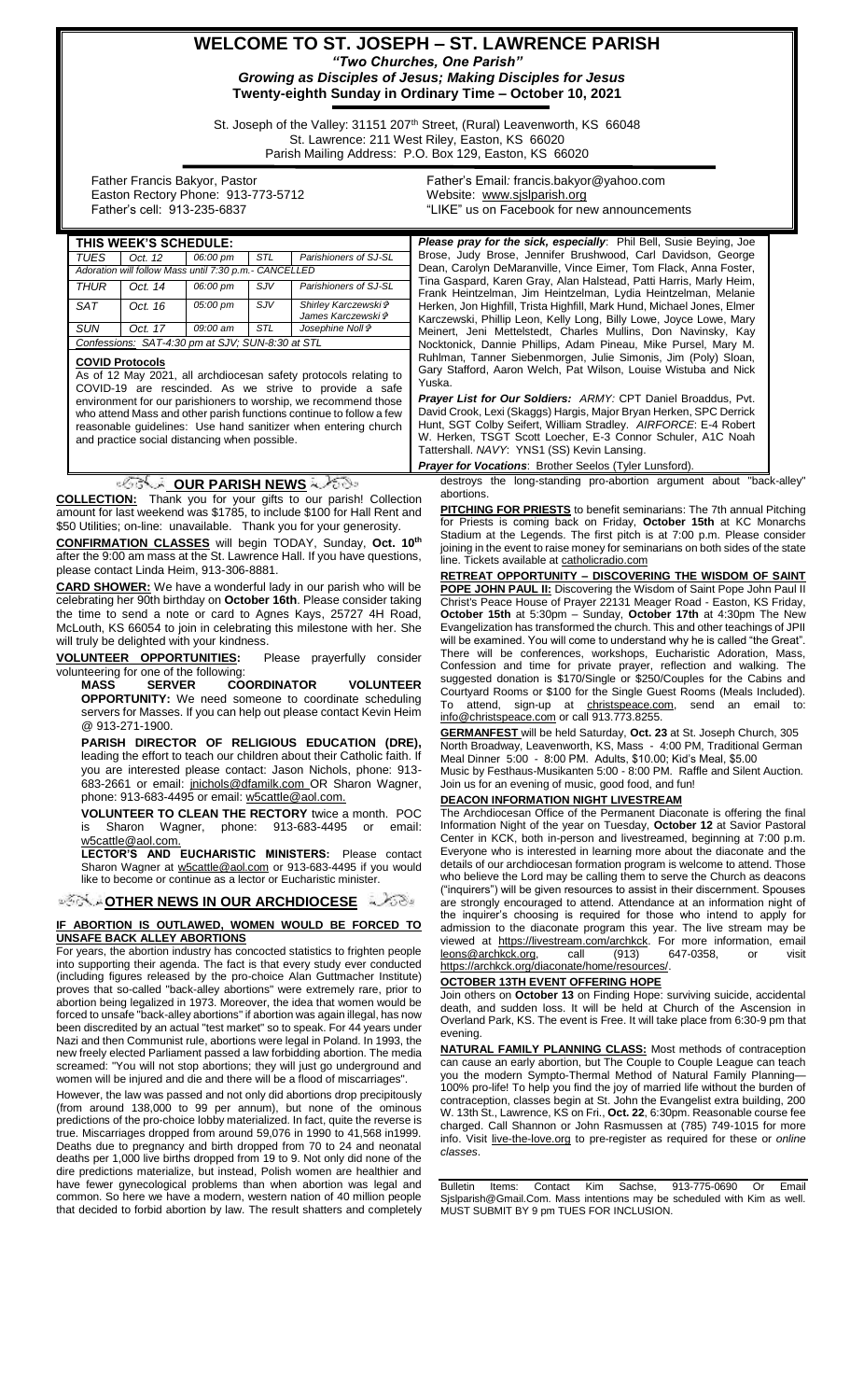#### **PAGE 2 – bulletin**

#### **(FOR POSTING ON THE CHURCH INTERNET SITE)**

#### **LAST CHANCE TO SIGN UP FOR ST CROIX**!

High School Youth and adults from all over the Archdiocese are invited to join RYMO for a Catholic custom mission trip **March 13-19, 2022** to St. is the last week to register, www.archkck.org/rural/events where you can find details and the registration link. Please contact ruralyouth@archkck.org with questions.

**MY HOUSE WORKSHOP FOR MEN** – A Catholic/Christian, 3-day confidential workshop for men seeking freedom from pornography addiction and other unwanted sexual behaviors will be held on **October 14-16** at Savior Pastoral Center, Kansas City, Kansas. Experts Dr. Todd Bowman, Fr. Sean Kilcawley and others are featured to lead the intensive workshop. Register to attend at http://www.centerforhealingkc.com or call 816-786- 6063. CDC, state & county guidelines for Covid-19 will be followed to help ensure everyone's safety.

**MASS OF INNOCENTS:** Have you or someone you know lost a child or loved one during pregnancy or in early infancy? If so, Archbishop Naumann invites you to commemorate this loss at a Mass on Sunday, **October 24**, at 1:00 pm, at Holy Spirit Parish in Overland Park, KS. This annual Mass gives parents, grandparents, siblings, or other loved ones the opportunity to receive consolation, whether the loss was recent or many years ago. Even if you have not personally experienced this kind of loss, you are invited to join us at this Mass to support those who have. For questions or more info, contact Brad DuPont at 913-647-0301 or [bdupont@archkck.org](mailto:bdupont@archkck.org)

**DEO GRATIAS APPRECIATION DINNER:** Savior Pastoral Center, 12601 Parallel Parkway, Kansas City, Ks. Thursday, **November 11, 2021**. Reception starting at 5:30 p.m., dinner at 6:00 p.m. followed by invocation and awards presentation. Register online a[t cfnek.org/events/deogratias](http://cfnek.org/events/deogratias) or call 913-647-3062

#### **MARCH FOR LIFE 2022 YOUTH PILGRIMAGE**

Together We Stand for the Unborn: Abortion is the most significant human rights abuse of our time. Will you take a stand? Join us this year for the March for Life in Washington DC **January 19-23, 2022**. We will depart on January 19, after Mass with Archbishop then join him in Washington DC for the Vigil at the Basilica and the March & Rally at the Mall. Cost is \$415 and includes Hotel and Transportation. Please use this link to sign up your group. More details will follow registration. Please email Rick Cheek if you have any questions: youth2@archkck.org

**CHWC MISSION TRIP TO ST. CROIX MARCH 2022:** High School Youth and adults from all over the Archdiocese are invited to join RYMO for a Catholic custom mission trip **March 13-19, 2022** to St. Croix. Registration & deposit (\$200) *deadline is the end of September*. Find details at www.archkck.org/rural/youth under the events drop down menu. Please see the following flier for more information and feel free to contact ruralyouth@archkck.org with questions!

#### ್**ಗತ<u>ಿRESOURCE</u>S ವಿಶಾ**

**PRAYER FROM POPE FRANCIS DURING THE CORONAVIRUS PANDEMIC** O Mary, you shine continuously on our journey as a sign of salvation and hope. We entrust ourselves to you, Health of the Sick. At the foot of the Cross you participated in Jesus' pain, with steadfast faith. You, Salvation of the Roman People, know what we need. We are certain that you will provide, so that, as you did at Cana of Galilee, joy and feasting might return after this moment of trial.

Help us, Mother of Divine Love, to conform ourselves to the Father's will and to do what Jesus tells us. He who took our sufferings upon Himself, and bore our sorrows to bring us, through the Cross, to the joy of the Resurrection. Amen.

We seek refuge under your protection, O Holy Mother of God. Do not despise our pleas – we who are put to the test – and deliver us from every danger, O glorious and blessed Virgin.

**ONLINE MASSES:** For those who may not be able to attend our parish masses, here are some of the masses that are available to watch on line or on television:

- For regular TV Channel 38 airs Sunday morning Mass at 7:00am each week.
- For Dish and DirecTV EWTN airs Sunday Mass a few times throughout the day.
- For livestream here are some you may wish to look up:
	- Church of the Ascension, Overland Park Sunday Masses at 8:15am, 10:00am, 11:45am & 5:00pm - <https://kcascension.org/> Queen of the Holy Rosary, Wea - Sunday Mass at 8:30am
	- <https://qhrwea.church/watch-daily-mass> St. Michael the Archangel, Leawood - Sunday Mass at 9:00am
- <https://stmichaelcp.org/ecatholic-live> Here you can find links to Holy Masses online from different parishes all

around the world. There is a link to see the calendar with the Catholic Holy Masses live online. Click on the chosen hour when you want to see the Holy Mass online[. https://mass-online.org/daily-holy-mass-live-online](https://mass-online.org/daily-holy-mass-live-online)

#### **PLANNED GIVING BRIEF: CARES ACT - TAX BENEFITS CHARITABLE GIVING EXTENDED THROUGH 2021**

1. **Increase in tax deduction for cash gifts:** For donors that itemize their tax return, before the new legislation, the annual income limit was capped at 60% for cash gifts. The new legislation allows for charitable donations up to 100% of a donor's annual income.

2. **New deduction:** If you do not itemize when filing your tax return, to reduce your tax liability, you will be allowed to take a special tax deduction of up to \$300 for charitable donations. For more information visit the Archdiocesan website, *CatholicPlannedGiving.com.*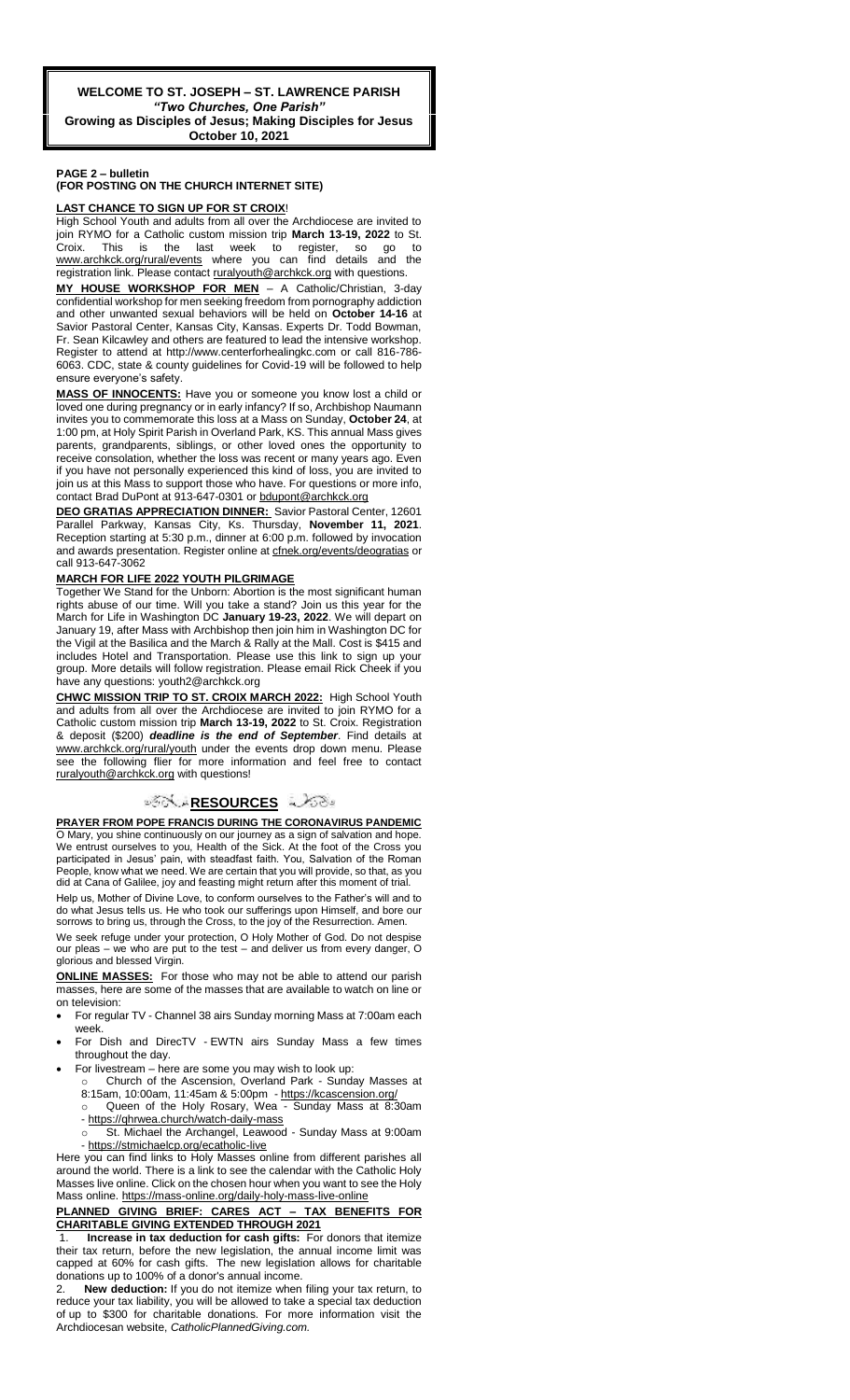





# **Finding Hope:**

Surviving Suicide, Accidental Death and

**Sudden Loss** Wednesday, October 13th at Church of the Ascension 9510 W. 127th Street in Overland Park, Kansas THIS EVENT IS FREE

#### The Evenings Agenda

6:30 p.m. – Opening Prayer/Remarks<br>6:35 p.m. – Abaut Project Chrysals<br>6:45 p.m. – First speaker – Deacon Ed Shoener 7:45 p.m. - Carl's Cause - Bob and Kelly Specht -1900 p.m. – Break<br>8:00 p.m. – Break<br>8:15 p.m. – Second Speaker – Jennifer Hubbard<br>9:00 p.m. – Closing remarks/Adjaum



**Ed Shoener** was ordained a permanent deach<br>the Scarbistal in the Disconse of Soundary and the Association of Calindar Metal Health Mini<br>on Metal Health Ministry at the University of San Bond of Pathology and the Particle

project

Chrysalis